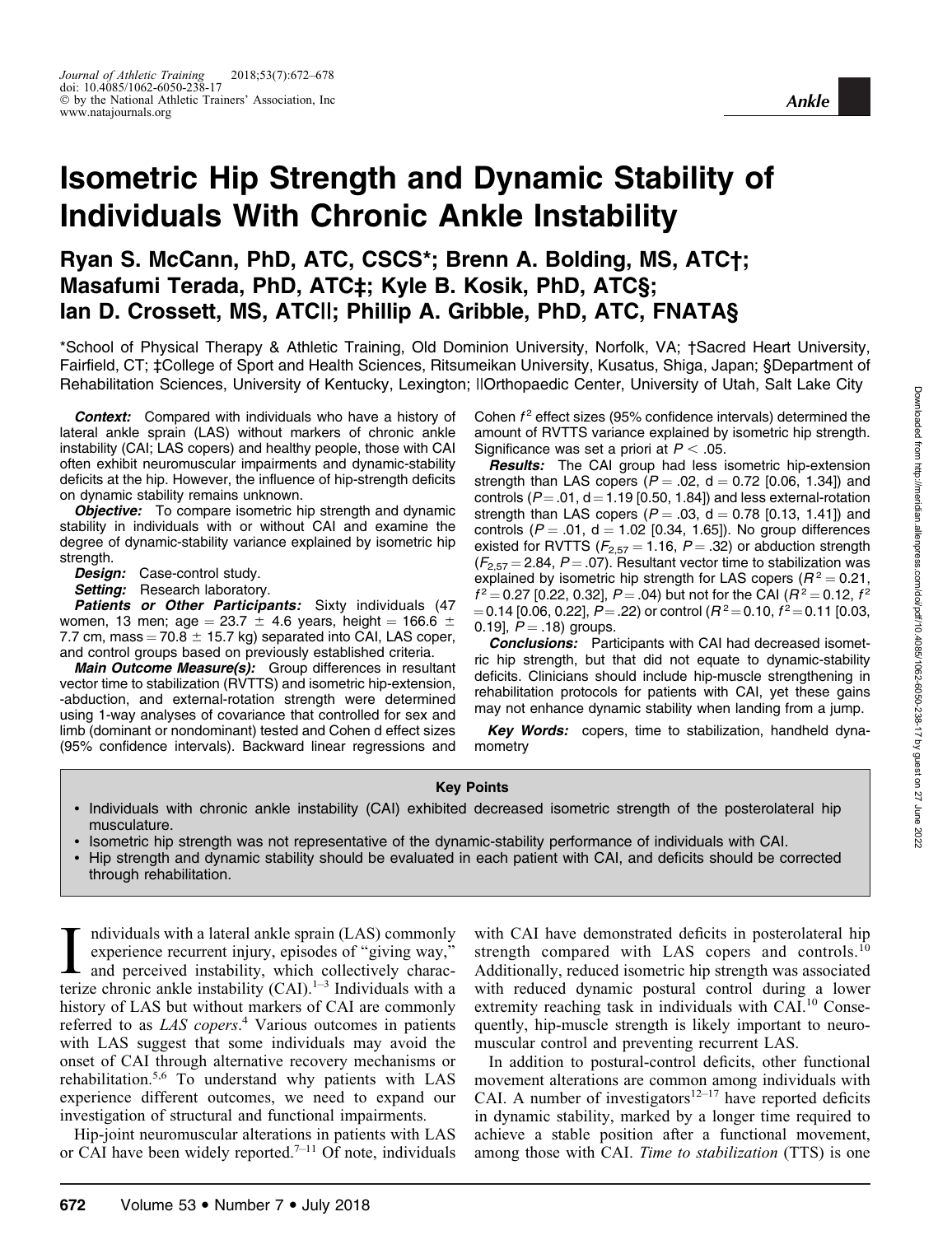measure of dynamic stability that estimates the time required to reduce anterior-posterior and medial-lateral ground reaction forces (GRFs) after a single-legged landing; lower TTS values are associated with better dynamic stability.<sup>18,19</sup> Several groups<sup>12–14,16,17</sup> have demonstrated that individuals with CAI exhibit worse TTS performance than individuals without CAI. Furthermore, a number of authors<sup>12–14,17</sup> have reported that the reduced ability of individuals with CAI to attenuate GRFs during a single-legged landing is influenced by neuromuscular limitations at the ankle as well as more proximal lower extremity joints. However, no previous researchers have explored the influence of potential hip-muscle strength deficits on dynamic stability in this population.

Therefore, the purpose of our study was to compare hipmuscle strength and dynamic stability among individuals with CAI, LAS copers, and healthy controls. Furthermore, we aimed to measure the contribution of hip-muscle strength to dynamic-stability performance variance. We hypothesized that TTS performance and hip-muscle strength would be worse in individuals with CAI versus LAS coper and control groups and that hip-muscle strength would explain a significant degree of TTS performance variance in individuals with and those without CAI.

# METHODS

# Participants

We recruited 60 participants (47 women, 13 men; age  $=$ 23.7  $\pm$  4.6 years, height = 166.6  $\pm$  7.7 cm, mass = 70.8  $\pm$ 15.7 kg) from the surrounding university community for a single-blinded case-control study design. Based on isometric hip-abduction (ABD) strength and dynamic-stability data from previous studies,<sup>9,16</sup> a predetermined  $\alpha$  level of .05, and an estimated power of 0.80, we estimated a sample size of 20 participants would be needed in each group (60 total). Any lower extremity injuries besides LAS in the previous 2 years or any history of lower extremity fracture or surgery was cause for exclusion. One research team member determined participants' eligibility and group placement (CAI, LAS coper, or control) based on the inclusion criteria outlined by the International Ankle Consortium  $(IAC)^{1-3}$  and others.<sup>4</sup>

Participants were first separated by LAS history. All individuals without a history of LAS were assigned to the healthy control group. Participants reporting a previous LAS were screened using the CAI inclusion criteria as described by the  $IAC<sup>1-3</sup>$  Members of the CAI group were required to have a history of at least 1 acute LAS resulting in swelling, pain, and a minimum of 1 day of missed physical activity.<sup>1–3</sup> At least 12 months must have passed since the initial LAS, and the previous 3 months had to be free of any significant ankle injury. Participants in the CAI group were required to report at least 2 repeated episodes of giving way, feelings of instability, or recurrent sprain within the 6 months before enrollment. Lastly, each member of the CAI group was required to answer yes to at least 5 questions on the Ankle Instability Instrument (AII) questionnaire, score  $\geq 11$  on the Identification of Functional Ankle Instability (IdFAI), and score  $\leq$ 24 on the Cumberland Ankle Instability Tool (CAIT).<sup>1–3</sup> Although scores on the Foot and Ankle Ability Measure-Activities of Daily Living and -Sports subscales were not used as inclusion criteria, they were used to quantify additional functional disability among the participants.<sup>20</sup> In the event of a bilateral LAS history, we used the participant's limb with more giving-way episodes and more severe selfreported functional limitations.

Participants assigned to the LAS coper group were required to report a history of 1 acute LAS resulting in swelling and pain and at least 1 day of missed physical activity a minimum of 12 months before study enrollment.<sup>1-3</sup> Each LAS coper must have experienced no episodes of giving way, feelings of instability, or recurrent LAS.4 Furthermore, each LAS coper was required to answer yes to no more than 4 questions on the AII, score  $\leq$ 10 on the IdFAI, and score  $\geq$ 24 on the CAIT. Lastly, each LAS coper self-reported no change in activity or occupational involvement due to previous injury.

Participants assigned to the healthy control group were required to report no history of LAS and no episodes of giving way or feelings of instability in their ankles. Each member of the control group was required to answer no to all questions on the AII, score 0 on the IdFAI, and score 30 on the CAIT. Perfect scores on patient-reported outcomes ensured that each member of the control group was free of giving-way episodes, weakness, and instability in the tested ankle.

## Instrumentation

A vertical-jump tester (model Vertec; Sports Imports, Columbus, OH) measured maximum vertical-jump height and served as a target during the jump-landing task. A force plate (model FP6090-15-2000; Bertec Inc, Columbus, OH) collected GRF data. Cortex 5.5 motion-capture and processing software (Motion Analysis Corporation, Santa Rosa, CA) collected kinetic data at a sampling rate of 1000 Hz and a gain of 10. We processed kinetic data with Visual 3D software (version 5; C-motion, Inc, Germantown, MD). LabVIEW software (version 13; National Instruments, Austin, TX) calculated TTS variables from the GRF data. A portable load cell (model Evaluator; BTE, Hanover, MD) with attachments designed for handheld dynamometry was used to measure isometric hip strength.

## Procedures

On arrival for laboratory testing, each participant read and signed a written informed consent document approved by the university's institutional review board, which also approved the study. Before testing, each participant performed a 5-minute warm-up consisting of stationary cycling at a self-selected pace and self-selected stretching. For participants in the CAI and LAS coper groups, we assessed each outcome in the involved limb. The research team member responsible for determining participant eligibility and group placement identified a random testing limb for participants in the control group using a randomnumber generator. Investigators blinded to the participants' group memberships assessed the primary outcomes.

For the assessment of maximum vertical-jump height, the participant stood with both feet together and flat on the floor and then performed a single reach with 1 hand to touch the highest vane possible on the Vertec and establish standing maximum vertical reach. The individual jumped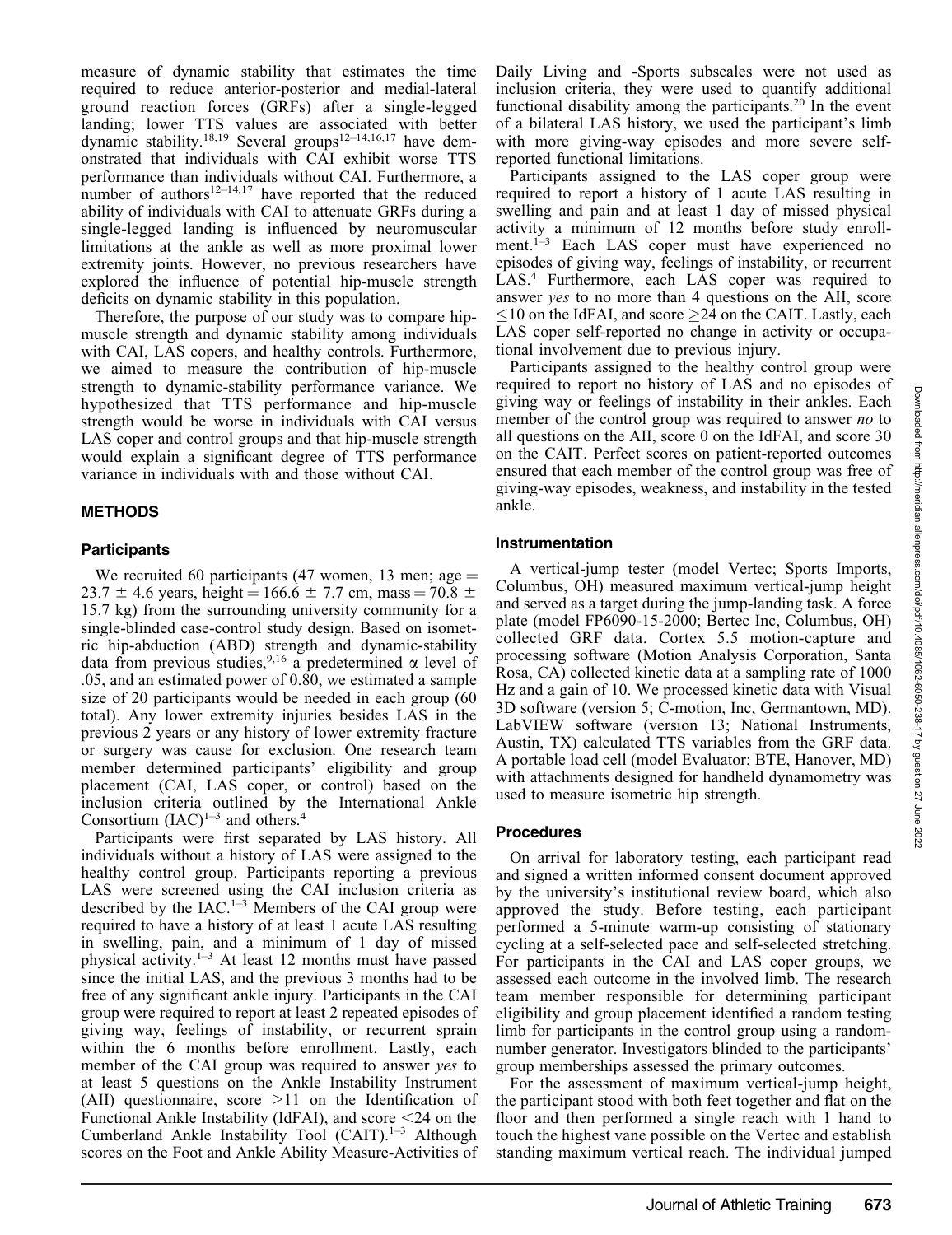vertically from a double-legged stance and reached with 1 hand to touch the highest vane possible on the Vertec. Participants used their preferred countermovement strategy (eg, squat, arm swing) before jumping and their preferred arm to reach vertically. We subtracted standing maximum vertical reach from the best of 3 maximum jumping trials to obtain each person's maximum verticaljump height.<sup>13–15,18,19,21</sup>

During the TTS task, the participant began in a doublelegged stance 70 cm from the center of the force plate.<sup>14,16</sup> The individual jumped, reaching with 1 hand to touch the Vertec vane at 50% of his or her maximum vertical-jump height. The participant landed on 1 leg in the center of the force plate.<sup>15</sup> Upon landing, he or she was required to stabilize as quickly as possible and maintain the singlelegged stance for 5 seconds.<sup>13,14</sup> Additionally, we instructed them to fold their arms across their chests once they felt stable. They completed 4 practice trials and 5 successful test trials. We discarded and repeated any trial in which the participant missed the Vertec target, did not land with the entire foot on the force plate, did not maintain the test limb in contact with the force plate after initial contact, or touched down with the nontest limb.

We filtered the raw GRF data using a low-pass, fourthorder Butterworth filter at a frequency of 12 Hz. LabVIEW software calculated the anterior-posterior TTS (APTTS) and medial-lateral TTS (MLTTS) from the anteriorposterior and medial-lateral GRFs, respectively. To calculate TTS, an unbounded third-order polynomial curve-fit line was superimposed over the rectified raw GRF graph.<sup>21</sup> We analyzed the control group's GRFs during the singlelegged stance after initial contact to produce a normal reference of stability. A mean range of variation was calculated from the control group's smallest absolute GRF ranges during the final 3 seconds of the 5 TTS trials.<sup>21</sup> The mean range of variation, plus 3 standard deviations, was normalized to each participant's body weight and then superimposed on the curve-fit line.<sup>21</sup> The TTS values were determined as the amount of time from initial ground contact to the instant when the curve-fit line crossed the normalized range-of-variation line. Initial ground contact was the instant in which the vertical GRF exceeded a threshold of 10 N. After calculating APTTS and MLTTS, we calculated a singular resultant vector TTS (RVTTS) variable using the following formula:  $R\hat{V}TTS =$ variable using the following formula:  $KVTIS = \sqrt{APTTS^2 + MLTTS^2}$ .<sup>16</sup> We also documented the number of failed TTS trials as a secondary outcome to control for the potential effects of fatigue from the jump-landing attempts.

Before assessing isometric hip strength, we measured lower extremity segment lengths as estimates of moment arm length. The distance (in meters) from the center of the greater trochanter to the lateral femoral epicondyle represented femur length. The distance (in meters) from the medial knee joint line to the distal end of the medial malleolus represented tibia length. We measured isometric hip-extension (EXT), ABD, and external-rotation (ER) strength in random order using previously described techniques.22 Patient and examiner positions for each test are depicted in the Figure. The examiner placed the dynamometer a standard distance of 5.08 cm proximal to the knee joint line for EXT and ABD and 5.08 cm proximal to the most distal point of the medial malleolus for ER.23 During each test, the participant contracted against the dynamometer for 5 seconds, ramping up force during the first 3 seconds and then providing maximal effort for the final 2 seconds. The participant completed 1 practice trial and 3 test trials with 30-second rest intervals between trials. We recorded peak force (in pounds) for each trial. Previous  $\alpha$  authors<sup>22</sup> established good to excellent test-retest reliability for EXT (intraclass correlation coefficient  $[ICC] = 0.98$ ), ABD (ICC = 0.76), and ER (ICC = 0.95).

We averaged peak force from 3 trials of each isometric hip-strength test and then converted that value to newtons. To account for differences between the measured moment arm lengths and the position of the dynamometer, we subtracted 5.08 cm from each participant's segment lengths. To identify the center of force application, we subtracted an additional 1.90 cm (half of the dynamometer's width of application) from the segment length. We then multiplied newtons by the corrected length of the corresponding moment arm (in meters) and divided by body mass (in kilograms) to calculate normalized torque (in newton meters per kilogram). Femur length acted as the moment arm for EXT and ABD, and tibia length acted as the moment arm for ER.

#### Statistical Analysis

A Pearson  $\chi^2$  test assessed distributions of sex and dominant (DOM) and nondominant (NON) limbs tested in each group to ensure there was no influence on the between-groups comparisons of the primary outcomes. We conducted between-groups comparisons of demographics and injury history characteristics using separate 1-way analyses of variance. We performed between-groups comparisons of the primary outcomes using separate 1 way analyses of covariance, correcting for sex and limb. We used least-squares difference tests for pairwise comparisons in the event of a significant 1-way analysis of covariance. Cohen d effect sizes with 95% confidence intervals were included to estimate the magnitude of significant group differences.<sup>24</sup> We interpreted effect sizes using previously established criteria:  $small$ ,  $d = 0.20 - 0.49$ ; moderate,  $d = 0.50-0.79$ ; and large,  $d > 0.80^{24}$  Confidence intervals that did not cross 0 indicated the effect size was statistically significant.

Backward linear regression analyses assessed the contribution of each group's isometric hip strength to RVTTS variance. We used Cohen  $f^2$  effect sizes with 95% confidence intervals to describe the magnitude of each predictor variable's effect on the regression model. Effect sizes were interpreted as small ( $f^2 = 0.02{\text -}0.14$ ), moderate  $(f^2 = 0.15 - 0.34)$ , or *large*  $(f^2 \ge 0.35)$ .<sup>25</sup> Significance was set a priori at  $P < .05$ . We conducted all statistical analyses with SPSS (version 23; IBM Corp, Armonk, NY).

## RESULTS

After group placement, a Pearson  $\chi^2$  test indicated that the distributions of men and women did not differ among the CAI (women  $= 17$ , men  $= 3$ ), LAS coper (women  $= 16$ , men = 4), and control (women = 14, men = 6;  $\chi^2 = 1.38$ , P  $= .50$ ) groups and, thus, likely did not affect the primary statistical analyses. Additionally, the distributions of DOM and NON limbs tested did not differ among the CAI (DOM  $= 12$ , NON  $= 8$ ), LAS coper (DOM  $= 14$ , NON  $= 6$ ), and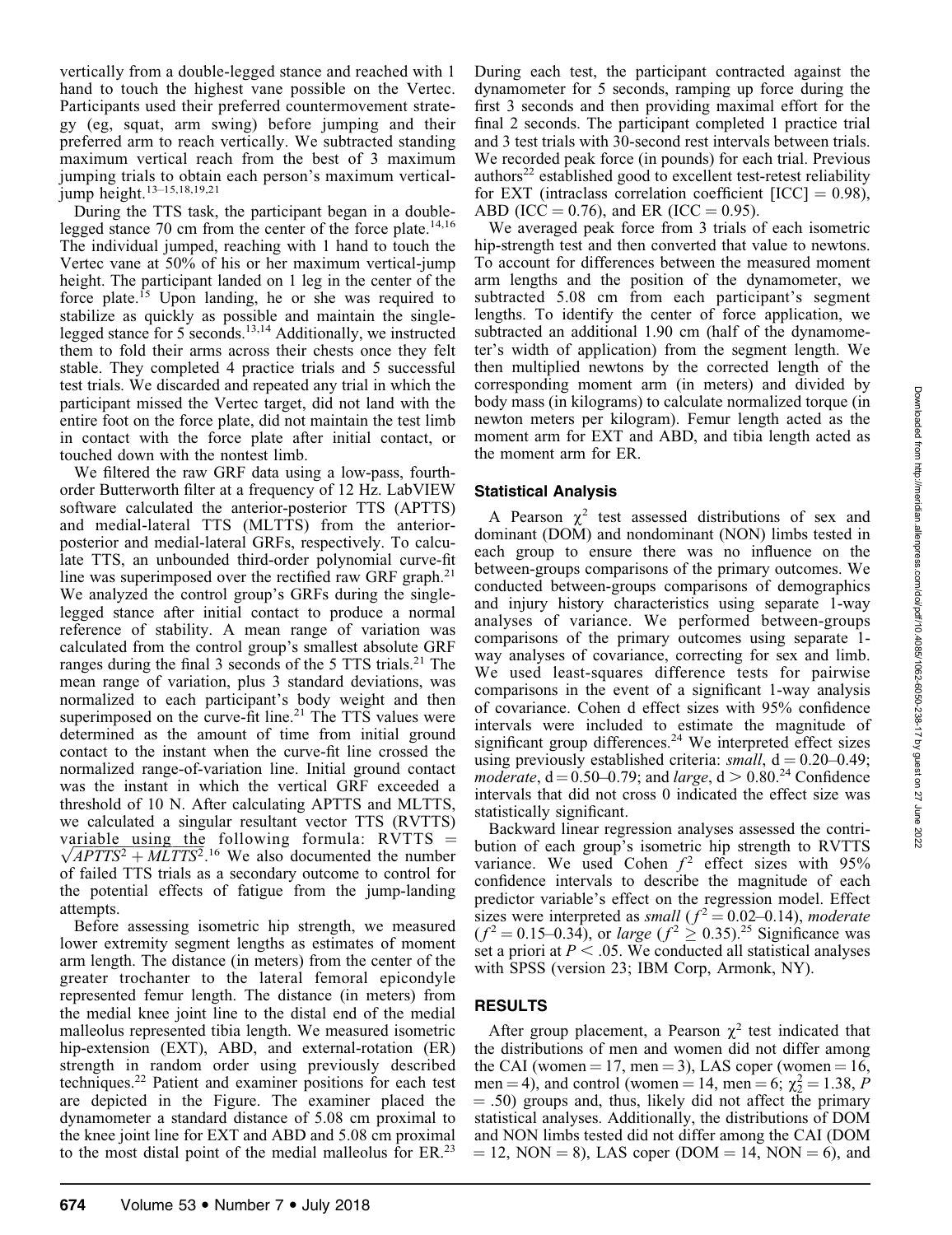

Figure. Patient and examiner positioning for A, isometric hip-extension, B, -abduction, and C, external-rotation strength testing.

control (DOM = 14, NON = 6;  $\chi^2$  = 0.60, P = .74) groups. The CAI (age = 24.8  $\pm$  4.0 years, height = 166.8  $\pm$  7.7 cm, mass = 76.7  $\pm$  15.5 kg), LAS coper (age = 23.9  $\pm$  5.7 years, height =  $165.7 \pm 8.1$  cm, mass =  $69.8 \pm 18.3$  kg), and control (age = 22.6  $\pm$  3.8 years, height = 167.2  $\pm$  7.5 cm, mass =  $65.9 \pm 11.2$  kg) groups did not differ in age  $(F_{2,57} = 1.18, P = .32)$ , height  $(F_{2,57} = 1.18, P = .83)$ , or mass  $(F_{2,57} = 1.18, P = .09)$ . Group differences in injury history characteristics are presented in Table 1.

Group differences existed for EXT and ER when controlling for sex and limb (Table 2). The CAI group had lower EXT scores than the LAS coper ( $P = .02$ , d = 0.72 [0.06, 1.34]) and control ( $P = .01$ ,  $d = 1.19$  [0.50, 1.84]) groups. The CAI group also had lower ER scores than the LAS coper  $(P = .03, d = 0.78$  [0.13, 1.41]) and control ( $P = .01$ ,  $d = 1.02$  [0.34, 1.65]) groups. The LAS coper and control groups did not differ in EXT ( $P = .63$ ) or ER ( $P = .59$ ). We identified no group differences in ABD, RVTTS, or the number of failed jump-landing trials when controlling for sex and limb.

We found a significant final linear regression model, in which greater EXT was associated with a shorter RVTTS score in the LAS coper group (Table 3). This relationship was associated with a moderate effect size. The final backward linear regression models that emerged for the CAI and control groups were nonsignificant.

#### **DISCUSSION**

Our primary finding was that individuals with CAI had isometric hip-muscle strength deficits, specifically in EXT and ER, compared with LAS copers and controls. We are aware of only 1 other group<sup>10</sup> that has reported isometric hip-strength deficits in individuals with CAI versus individuals without CAI. Our CAI group's proximal neuromuscular impairments may support the theory that peripheral musculoskeletal injuries can affect centrally regulated motor control<sup>26</sup> and ultimately result in extensive lower extremity neuromuscular impairments. This theory is supported by a number of other investigators<sup> $7-9,11,27,28$ </sup> who have noted neuromuscular alterations at the hip in individuals with CAI. However, we did not assess isometric hip strength before the index LAS, so we cannot confirm whether the impairments were preexisting or arose because of the LAS injuries. Nevertheless, reduced isometric hip strength has been associated with an increased risk of distal lower extremity injuries,<sup>29,30</sup> likely because of the decreased ability to safely position the lower extremity during functional tasks.

Isometric hip strength explained 21% of dynamicstability variance in the LAS coper group only, with greater EXT equating to more favorable dynamic stability. A moderate effect size indicated that the LAS copers' isometric hip strength influenced dynamic stability to a

|  |  |  |  | Table 1. Between-Groups Comparisons of Injury History Characteristics |
|--|--|--|--|-----------------------------------------------------------------------|
|--|--|--|--|-----------------------------------------------------------------------|

|                                                      | Group, Mean $\pm$ SD                      |                                |                       |                                                |           |
|------------------------------------------------------|-------------------------------------------|--------------------------------|-----------------------|------------------------------------------------|-----------|
| Characteristic                                       | Chronic Ankle<br>Instability ( $n = 20$ ) | <b>LAS Coper</b><br>$(n = 20)$ | Control<br>$(n = 20)$ | 1-Way Analysis of<br>Variance $F_{2.57}$ Value | P Value   |
| Ankle Instability Instrument score                   | $5.8 \pm 2.2$                             | $2.5 \pm 1.0$                  | $0.0 \pm 0.0$         | 82.68                                          | < 0.01    |
| Identification of Functional Ankle Instability score | $18.3 \pm 5.7$                            | $5.2 \pm 4.2$                  | $0.0 \pm 0.0$         | 106.21                                         | < 0.01    |
| Cumberland Ankle Instability Tool score              | $15.3 \pm 6.1$                            | $26.7 \pm 3.4$                 | $30.0 \pm 0.2$        | 72.05                                          | < 0.01    |
| Foot and Ankle Ability Measure score                 |                                           |                                |                       |                                                |           |
| Activities of Daily Living                           | $89.3 \pm 7.1$                            | $99.0 \pm 1.9$                 | $99.9 \pm 0.5$        | 38.01                                          | < 0.01    |
| Sports                                               | $75.6 \pm 14.0$                           | $94.9 \pm 8.2$                 | $99.8 \pm 0.8$        | 37.26                                          | < 01      |
| Previous LAS, No.                                    | $5.0 \pm 4.4$                             | $1.7 \pm 1.1$                  | $0.0 \pm 0.0$         | 18.50                                          | < 0.01    |
| Time since previous LAS, mo                          | $44.3 \pm 46.9$                           | $83.2 \pm 83.5$                | $0.0 \pm 0.0$         | 11.32                                          | < 01      |
| Giving-way episodes in last 6 months, No.            | $10.8 \pm 17.9$                           | $0.1 \pm 0.3$                  | $0.0 \pm 0.0$         | 7.20                                           | < 0.01    |
| Time since previous giving-way episode, mo           | $1.3 \pm 1.4$                             | NA.                            | NA.                   | NA                                             | <b>NA</b> |

Abbreviation: LAS, lateral ankle sprain; NA, not applicable.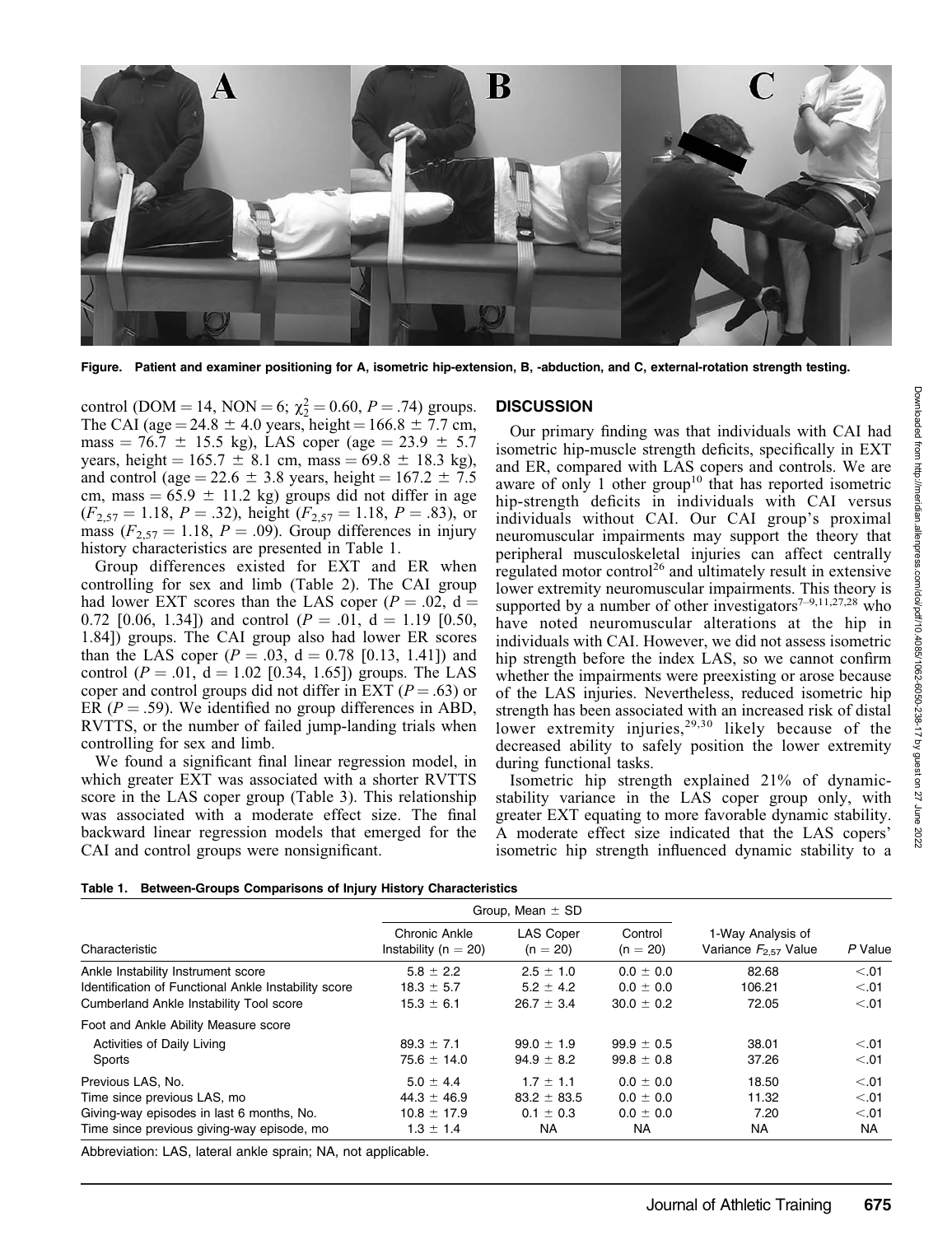Table 2. Between-Groups Comparisons of Primary Outcomes, Controlling for Sex and Limb

| Group, Mean $\pm$ SD                                              |                                                       |                                                       |                                                     |                   |
|-------------------------------------------------------------------|-------------------------------------------------------|-------------------------------------------------------|-----------------------------------------------------|-------------------|
| Chronic Ankle<br>Instability<br>$(n = 20)$                        | Lateral Ankle<br>Sprain Coper<br>$(n = 20)$           | Control<br>$(n = 20)$                                 | 1-Way Analysis<br>of Covariance<br>$F_{2.57}$ Value | P Value           |
| $1.50 \pm 0.04$<br>$2.40 \pm 3.00$                                | $1.49 \pm 0.03$<br>$2.50 \pm 2.90$                    | $1.50 \pm 0.04$<br>$2.70 \pm 3.60$                    | 1.16<br>0.02                                        | .32<br>.98        |
|                                                                   |                                                       |                                                       |                                                     |                   |
| $0.98 \pm 0.33^{a,b}$<br>$1.29 \pm 0.36$<br>$0.47 \pm 0.08^{a,b}$ | $1.30 \pm 0.54$<br>$1.46 \pm 0.48$<br>$0.55 \pm 0.12$ | $1.38 \pm 0.34$<br>$1.63 \pm 0.38$<br>$0.58 \pm 0.13$ | 4.59<br>2.84<br>4.33                                | .01<br>.07<br>.02 |
|                                                                   |                                                       |                                                       |                                                     |                   |

<sup>a</sup> Statistically different from the lateral ankle-sprain coper group.

**b** Statistically different from the control group.

meaningful degree, and thus, they may have used a compensatory, hip-inclusive stabilization strategy. However, the hypothesized association between dynamic stability and isometric hip strength would be most beneficial for developing rehabilitation protocols for individuals with CAI. Considering the dynamic-systems model, $31$  we anticipated that hip-muscle weakness would limit the CAI group's ability to use alternative movement strategies to stabilize the lower extremity in the presence of neuromuscular dysfunction at the ankle joint. As the observed association was not present in the participants with the greatest need for rehabilitation (ie, the CAI group), we cannot conclude that reduced isometric hip strength is indicative of reduced dynamic stability in patients with CAI. However, we must note that the association between ABD strength and dynamic stability in the CAI group had a moderate effect size and a level of statistical significance. Therefore, this association warrants further exploration.

Although the CAI group was potentially unable to adopt a more hip-inclusive dynamic stability strategy, their RVTTS scores did not suffer, suggesting they had an alternative stabilization strategy. However, we did not quantify muscular function at any other joint and therefore cannot infer what alternative stabilization strategy they used. Another potential reason for the lack of a significant association in the CAI group is that the landing task involved a dynamic movement, whereas we measured strength statically. Isotonic strength or activation amplitude might more accurately represent hip-muscle function during a dynamic-stability task. Although isometric hipmuscle strength may be a poor indicator of dynamic stability in patients with CAI, isometric hip strength may influence other outcomes, such as dynamic postural control.<sup>10</sup> Future authors should explore which other functional impairments and activity limitations may be improved by increasing isometric hip strength in patients with CAI.

We did not find differences in dynamic stability among the 3 groups. This result was unexpected, as RVTTS performance has previously differed between individuals with and those without CAI.<sup>13,16</sup> The mean RVTTSs of our 3 groups were similar ( $\sim$ 1.50 seconds) to the mean RVTTS of the stable ankle group described by Ross et al,<sup>16</sup> suggesting that our CAI group displayed unimpaired dynamic stability. To our knowledge, we are the first to examine RVTTS in individuals with and those without CAI under the inclusion guidelines outlined by the  $IAC$ ,  $1-3$ which allow participants with fewer episodes of giving way, feelings of instability, and recurrent sprains compared with previous studies. $13,16$  Although the intent of the guidelines was to establish homogeneity in CAI cohorts, previous researchers $32,33$  who identified different functional impairments among subcategories of CAI patients supported the existence of heterogeneity within CAI. Our results and those of others<sup>17</sup> may provide evidence that greater group heterogeneity can result in an absence of RVTTS differences between CAI and LAS coper groups. Wright et  $al<sup>17</sup>$  compared dynamic stability between individuals with functional ankle instability (FAI), LAS copers, and controls, using group classification guidelines very similar to the IAC's. The FAI group did have higher MLTTS scores compared with controls, yet these did not differ from those of LAS copers. Additionally, LAS copers had higher APTTS scores compared with FAI and control groups. Lastly, our selected sampling rate, data filter, and trial length also may have influenced our findings.<sup>34</sup> Wide variations in these factors have been used to assess TTS in individuals with CAI but have likely caused TTS scores to vary across studies. $34$ 

# Clinical Application

Our findings build on limited evidence $9-11$  suggesting that hip strength is deficient in individuals with CAI. Clinicians treating patients with LAS or CAI are encouraged to assess hip-strength impairments and dedicate time to resolving deficits with therapeutic exercise.<sup>35</sup> Two groups<sup>36,37</sup> have investigated hip strengthening in patients with CAI, and both reported improvements in clinical outcomes. Smith et  $a^{37}$  examined the effects on dynamic postural control, noting that hip strengthening improved the Star Excursion Balance Test scores of patients with CAI. We did not find an association between isometric hip strength and dynamic stability in individuals with CAI, which suggests that

Table 3. Backward Linear Regression Models (Outcome Variable: Resultant Vector Time to Stablization)

| Group                                    | Predictor<br>Variable<br>(Isometric<br>Hip Torque) | ß             | $R^2$        | $f^2$ (95%<br>Confidence<br>Interval)     | P          |
|------------------------------------------|----------------------------------------------------|---------------|--------------|-------------------------------------------|------------|
| Chronic ankle<br>instability             | Abduction                                          | .34           | 0.12         | 0.14(0.06, 0.22)                          | .14        |
| Lateral ankle<br>sprain coper<br>Control | Extension<br>Abduction                             | $-.45$<br>.31 | 0.21<br>0.10 | 0.27(0.22, 0.32)<br>$0.11$ $(0.03, 0.19)$ | .04<br>.18 |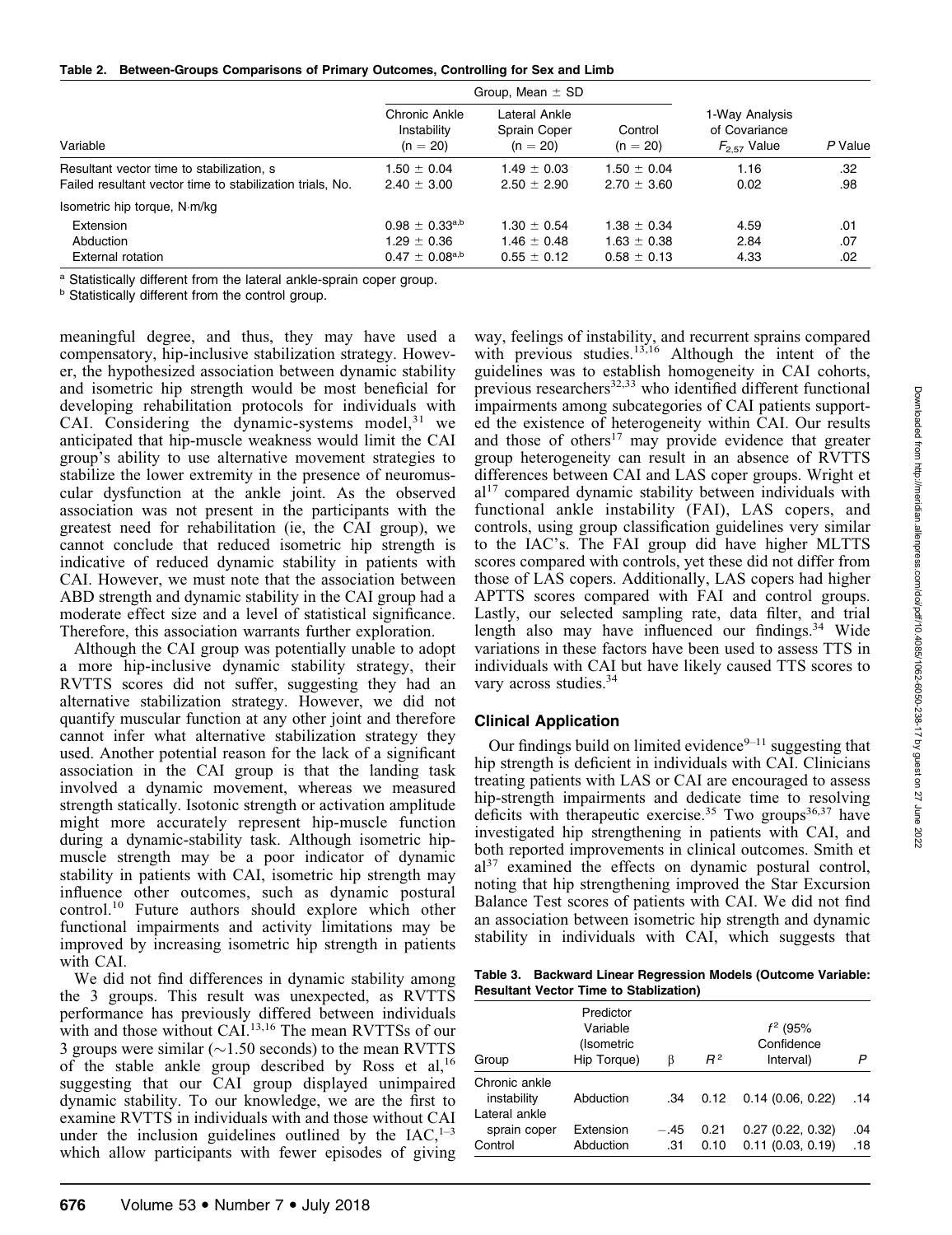increasing isometric hip-muscle strength may not be an effective means of enhancing dynamic stability. However, more work is needed in this area, as we did not assess the relationship between changes in hip strength and changes in dynamic stability after a rehabilitation protocol. Typically, hip-strengthening protocols involve isotonic exercise as opposed to isolated isometric exercise. Therefore, more investigation is needed to determine if other components of a hip-strengthening protocol may positively affect dynamic stability. Additionally, decreased dynamic stability is one of many deficiencies that have been identified in individuals with CAI, and hip strengthening may have more effects on other functional impairments and self-reported outcomes.

Surprisingly, RVTTS performance was unimpaired in our participants with CAI, signifying that dynamic stability during single-limb landing may be less of a concern for CAI rehabilitation than previously thought. Although group heterogeneity or data-collection and -processing factors may have reduced the apparent differences between the groups with and without CAI, clinicians should understand that CAI cohorts may include some individuals with substantial dynamic-stability impairments. Therefore, although our results might suggest that dynamic stability could be considered of secondary importance, this outcome may need to be evaluated on an individual basis $^{35}$ ; correcting possible deficits is still a potentially valuable component of rehabilitation for some patients with CAI.

#### Limitations

Notable limitations in this study include the retrospective study design that prevented us from determining whether isometric hip-strength impairments in the CAI group were present before the initial LAS or resulted from acute injury. Also, we only measured hip-muscle strength isometrically, with the intention of improving the clinical applicability. However, these measures may have inadequately gauged the role of hip musculature in dynamic stability.

## **CONCLUSIONS**

Participants with CAI displayed reduced isometric hip strength compared with the LAS coper and control groups but no deficits in dynamic stability. Isometric hip strength was a significant influence on RVTTS for the LAS coper group only, suggesting that isometric hip strength is a poor indicator of dynamic-stability performance in patients with CAI. Nevertheless, hip-muscle strengthening may be a valuable rehabilitation component for patients with CAI. Future authors must establish the most effective means of improving hip strength in this population.

## ACKNOWLEDGMENTS

We thank the National Athletic Trainers' Association Research & Education Foundation for funding this project.

#### **REFERENCES**

- 1. Gribble PA, Delahunt E, Bleakley C, et al. Selection criteria for patients with chronic ankle instability in controlled research: a position statement of the International Ankle Consortium. Br J Sports Med. 2014;48(13):1014–1018.
- 2. Gribble PA, Delahunt E, Bleakley C, et al. Selection criteria for patients with chronic ankle instability in controlled research: a

position statement of the International Ankle Consortium. J Orthop Sports Phys Ther. 2013;43(8):585-591.

- 3. Gribble PA, Delahunt E, Bleakley CM, et al. Selection criteria for patients with chronic ankle instability in controlled research: a position statement of the International Ankle Consortium. J Athl Train. 2014;49(1):121–127.
- 4. Wikstrom EA, Brown CN. Minimum reporting standards for copers in chronic ankle instability research. Sports Med. 2014;44(2):251– 268.
- 5. Doherty C, Bleakley C, Hertel J, Caulfield B, Ryan J, Delahunt E. Recovery from a first-time lateral ankle sprain and the predictors of chronic ankle instability: a prospective cohort analysis. Am J Sports Med. 2016;44(4):995–1003.
- 6. Kerkhoffs GM, van den Bekerom M, Elders LA, et al. Diagnosis, treatment and prevention of ankle sprains: an evidence-based clinical guideline. Br J Sports Med. 2012;46(12):854-860.
- 7. Beckman SM, Buchanan TS. Ankle inversion injury and hypermobility: effect on hip and ankle muscle electromyography onset latency. Arch Phys Med Rehabil. 1995;76(12):1138–1143.
- 8. Bullock-Saxton JE. Local sensation changes and altered hip muscle function following severe ankle sprain. Phys Ther. 1994;74(1):17–28.
- 9. Friel K, McLean N, Myers C, Caceres M. Ipsilateral hip abductor weakness after inversion ankle sprain. *J Athl Train*. 2006;41(1):74– 78.
- 10. McCann RS, Crossett ID, Terada M, Kosik KB, Bolding BA, Gribble PA. Hip strength and Star Excursion Balance Test deficits of patients with chronic ankle instability. J Sci Med Sport. 2017;20(11):992-996.
- 11. Nicholas JA, Strizak AM, Veras G. A study of thigh muscle weakness in different pathological states of the lower extremity. Am J Sports Med. 1976;4(6):241–248.
- 12. Brown C, Ross S, Mynark R, Guskiewicz K. Assessing functional ankle instability with joint position sense, time to stabilization, and electromyography. J Sport Rehabil. 2004;13(2):122–134.
- 13. Gribble P, Robinson R. Differences in spatiotemporal landing variables during a dynamic stability task in subjects with CAI. Scand J Med Sci Sports. 2010;20(1):e63–e71.
- 14. Gribble PA, Robinson RH. Alterations in knee kinematics and dynamic stability associated with chronic ankle instability. J Athl Train. 2009;44(4):350–355.
- 15. Ross SE, Guskiewicz KM. Examination of static and dynamic postural stability in individuals with functionally stable and unstable ankles. Clin J Sport Med. 2004;14(6):332–338.
- 16. Ross SE, Guskiewicz KM, Gross MT, Yu B. Assessment tools for identifying functional limitations associated with functional ankle instability. J Athl Train. 2008;43(1):44–50.
- 17. Wright CJ, Arnold BL, Ross SE. Altered kinematics and time to stabilization during drop-jump landings in individuals with or without functional ankle instability. *J Athl Train*. 2016;51(1):5–15.
- 18. Colby SM, Hintermeister RA, Torry MR, Steadman JR. Lower limb stability with ACL impairment. J Orthop Sports Phys Ther. 1999; 29(8):444–451.
- 19. Ross SE, Guskiewicz KM. Time to stabilization: a method for analyzing dynamic postural stability. Athl Ther Today. 2003;8(3):37–39.
- 20. Martin RL, Irrgang JJ, Burdett RG, Conti SF, Van Swearingen JM. Evidence of validity for the Foot and Ankle Ability Measure (FAAM). Foot Ankle Int. 2005;26(11):968–983.
- 21. Ross SE, Guskiewicz KM, Yu B. Single-leg jump-landing stabilization times in subjects with functionally unstable ankles. J Athl Train. 2005;40(4):298–304.
- 22. Thorborg K, Petersen J, Magnusson SP, Holmich P. Clinical assessment of hip strength using a hand-held dynamometer is reliable. Scand J Med Sci Sports. 2010;20(3):493–501.
- 23. Ireland ML, Willson JD, Ballantyne BT, Davis IM. Hip strength in females with and without patellofemoral pain. J Orthop Sports Phys Ther. 2003;33(11):671–676.